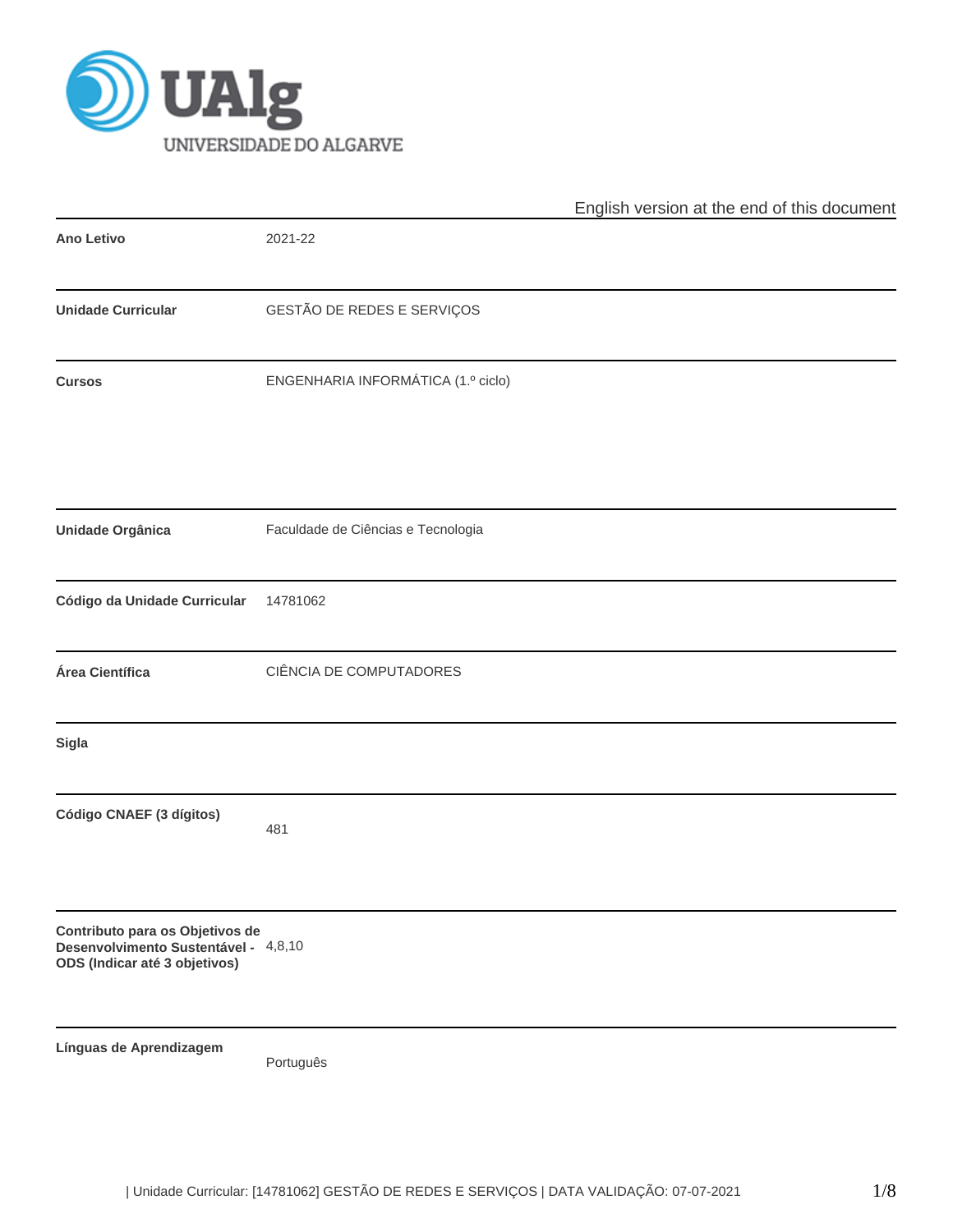

**Modalidade de ensino**

Presencial

**Docente Responsável** José Manuel Aguiar Tavares Bastos

| <b>DOCENTE</b>                    | <b>TIPO DE AULA</b> | <b>TURMAS</b>     | <b>TOTAL HORAS DE CONTACTO (*)</b> |  |  |
|-----------------------------------|---------------------|-------------------|------------------------------------|--|--|
| José Manuel Aguiar Tavares Bastos | ׂ ∙ ום              | T1: PL1: PL2: PL3 |                                    |  |  |

\* Para turmas lecionadas conjuntamente, apenas é contabilizada a carga horária de uma delas.

| ANO | <b>PERIODO DE FUNCIONAMENTO*</b> | <b>HORAS DE CONTACTO</b> | <b>HORAS TOTAIS DE TRABALHO</b> | <b>ECTS</b> |
|-----|----------------------------------|--------------------------|---------------------------------|-------------|
| ົດ  | ິ<br>ےت                          | 14T: 14PL                | 78                              |             |

\* A-Anual;S-Semestral;Q-Quadrimestral;T-Trimestral

## **Precedências**

Sem precedências

### **Conhecimentos Prévios recomendados**

Sistemas Operativos UNIX/Linux

Redes de Computadores

### **Objetivos de aprendizagem (conhecimentos, aptidões e competências)**

No final da disciplina os alunos deverão estar aptos a:

- Planear uma rede local de computadores
- Configurar routers com filtragem de tráfego
- Configurar serviços fundamentais
- Implementar políticas de segurança em redes de computadores
- Planear e gerir o tráfego de rede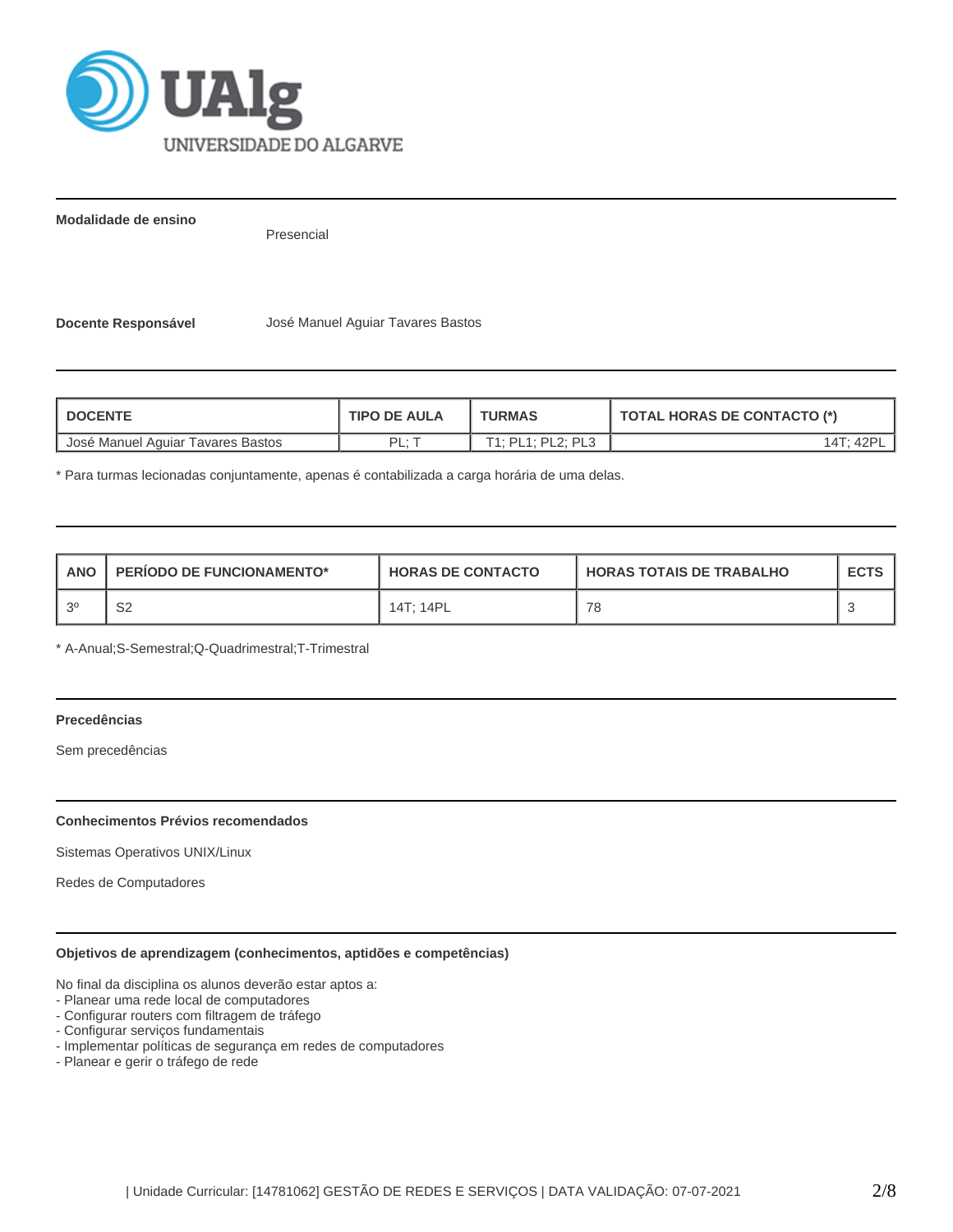

# **Conteúdos programáticos**

| Aulas Teóricas:                                                                                                                 |
|---------------------------------------------------------------------------------------------------------------------------------|
| 1. Configuração de uma rede local                                                                                               |
| Introdução a uma rede TCP/IP. Protocolos TCP/IP. Endereços IP e portas.                                                         |
| Redes ethernet. Protocolos ARP, ICMP.                                                                                           |
| Hubs e Switches.                                                                                                                |
| Encaminhamento IP (routing). Sub-redes. Tabelas de routing. Routers. Protocolos de routing.                                     |
| Firewalls. Regras de filtragem de tráfego.                                                                                      |
| 2. Configuração de Serviços                                                                                                     |
| Domain Name System (DNS). DHCP.                                                                                                 |
| Correio electrónico (email): SMTP. Post Office Protocol (POP3).                                                                 |
| Web: HTTP.                                                                                                                      |
| 3. Monitorização e segurança da rede                                                                                            |
| Segurança em redes: Detecção de intrusão, Políticas de backup.                                                                  |
| Transmissão cifrada de dados: Chaves simétricas e assimétricas. Protocolos seguros (ssh, https). Redes privadas virtuais (VPNs) |
| Monitorização e gestão de rede (SNMP).                                                                                          |
| Aulas Práticas (Laboratórios):                                                                                                  |
| Interface de rede e tabela de routing.                                                                                          |
| Routers e firewalls                                                                                                             |
| servidor de DHCP.                                                                                                               |
| servidor de DNS (BIND).                                                                                                         |
| servidor de correio electrónico (sendmail).                                                                                     |
| servidor de WWW (Apache).                                                                                                       |
| serviço SNMP (Simple Network Management Protocol).                                                                              |
| rede privada virtual VPN.                                                                                                       |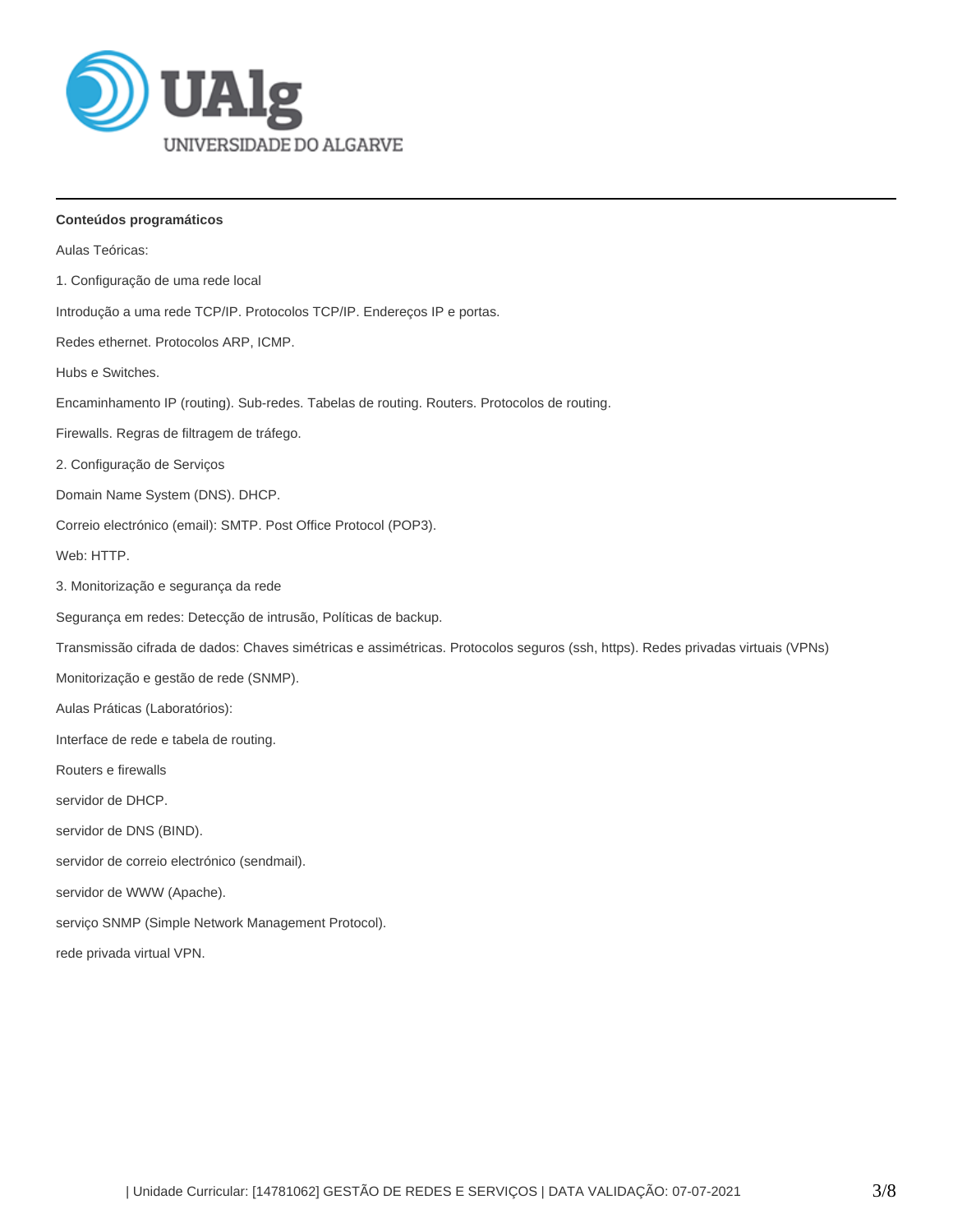

### **Metodologias de ensino (avaliação incluída)**

Material on-line com materia teórica, e laboratórios práticos a serem realizados durante o semestre.

A avaliação desta disciplina consiste num exame em época normal e num exame em época de recurso.

Para ser admitido a exame o aluno tem que ter frequência com aproveitamento em pelo menos 6 de 10 laboratórios realizados durante o semestre. O peso de cada laboratório na nota final é 3% e o peso do exame é 70%. A nota mínima de 7.0 valores é exigida em exame para obter aprovação na disciplina.

Cálculo da nota final: NOTA\_FINAL = 70% EXAME + 30% LABs

### **Bibliografia principal**

- Jorge Granjal, Gestão de Sistemas e Redes em Linux, FCA 2010

- F. Boavida, M. Bernardes, P. Vapi, Administração de Redes Informáticas, FCA 2009
- Craig Hunt, Linux Network Servers, SYBEX 2002
- Olaf Kirch, Linux Network Administrator´s Guide, O´REILLY 2000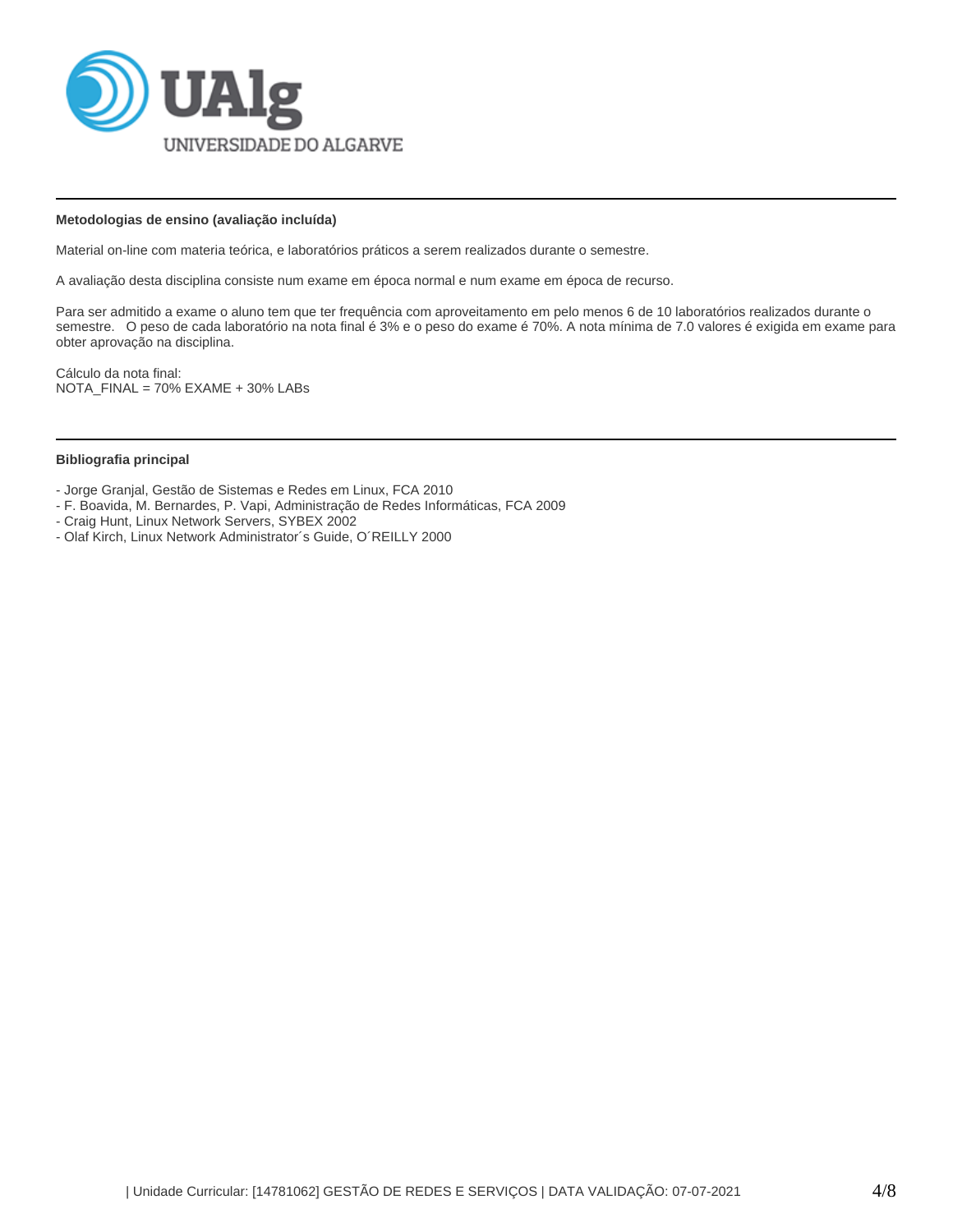

| <b>Academic Year</b>                                                                                   | 2021-22                                    |
|--------------------------------------------------------------------------------------------------------|--------------------------------------------|
| <b>Course unit</b>                                                                                     | NETWORK MANAGEMENT                         |
| <b>Courses</b>                                                                                         | INFORMATICS (COMPUTER SCIENCE) (1st Cycle) |
| <b>Faculty / School</b>                                                                                | FACULTY OF SCIENCES AND TECHNOLOGY         |
| <b>Main Scientific Area</b>                                                                            |                                            |
| Acronym                                                                                                |                                            |
| <b>CNAEF code (3 digits)</b>                                                                           | 481                                        |
| <b>Contribution to Sustainable</b><br><b>Development Goals - SGD</b><br>(Designate up to 3 objectives) | 4,8,10                                     |
| Language of instruction                                                                                | Portuguese                                 |
| <b>Teaching/Learning modality</b>                                                                      | Presential                                 |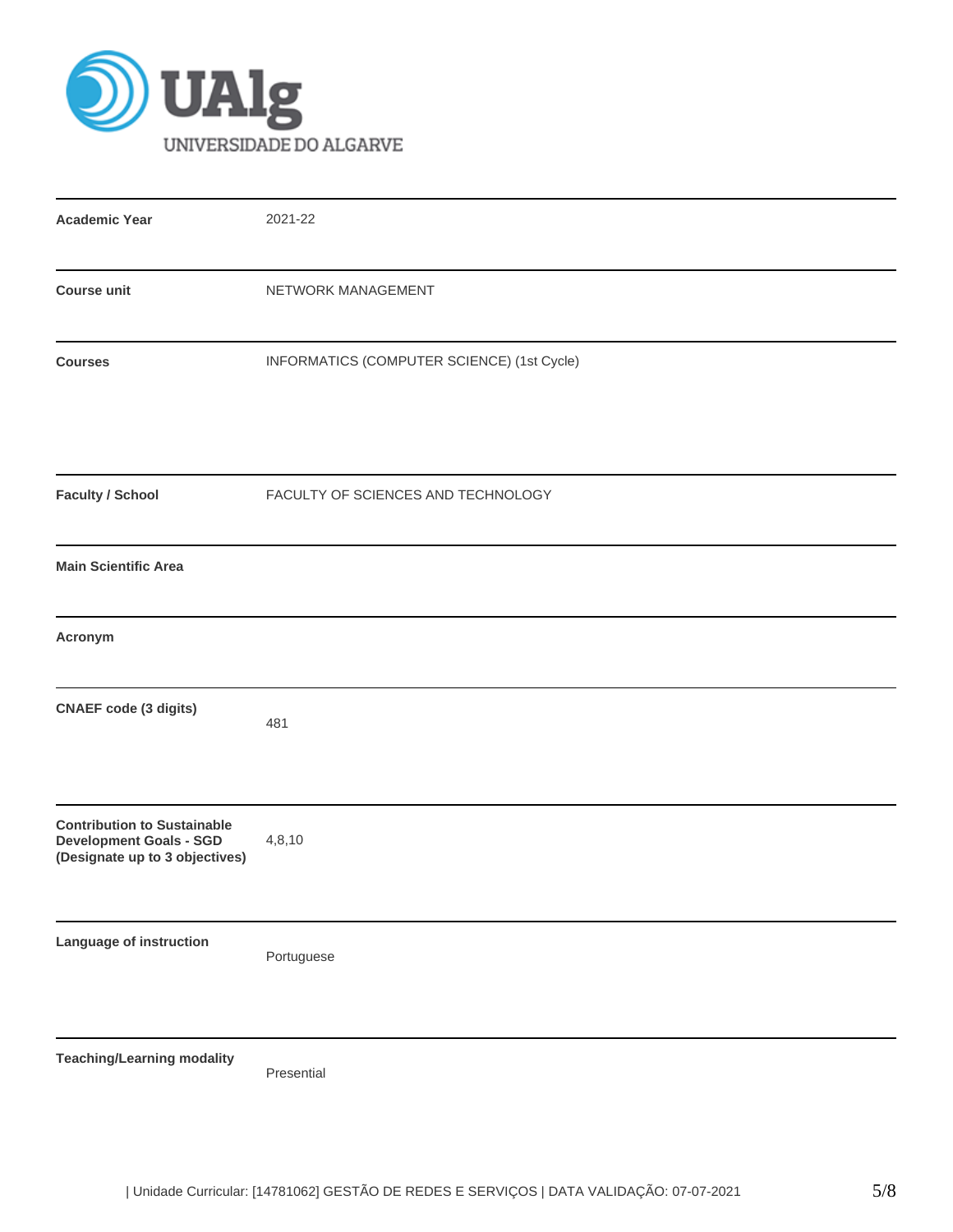

**Coordinating teacher** José Manuel Aguiar Tavares Bastos

| <b>Teaching staff</b>             | Type     | Classes           | Hours                   |  |
|-----------------------------------|----------|-------------------|-------------------------|--|
| José Manuel Aguiar Tavares Bastos | PI.<br>. | T1: PL1: PL2: PL3 | $A \cap \Gamma$<br>.4T: |  |

\* For classes taught jointly, it is only accounted the workload of one.

| Con |                                | ΞD |    | <b>TO</b> |    |   |    | otal          |
|-----|--------------------------------|----|----|-----------|----|---|----|---------------|
|     | II<br>$\overline{\phantom{a}}$ |    | II | Ш<br>Ю    | ΠС | Ш | ШC | $\rightarrow$ |

T - Theoretical; TP - Theoretical and practical ; PL - Practical and laboratorial; TC - Field Work; S - Seminar; E - Training; OT - Tutorial; O - Other

# **Pre-requisites**

no pre-requisites

### **Prior knowledge and skills**

Operating Systems

Computer Networks

# **The students intended learning outcomes (knowledge, skills and competences)**

At the end of the course, students should be able to: - Plan a local network of computers - Configure routers with traffic filtering - Configure core services - Implement security policies in computer networks - Plan and manage network traffic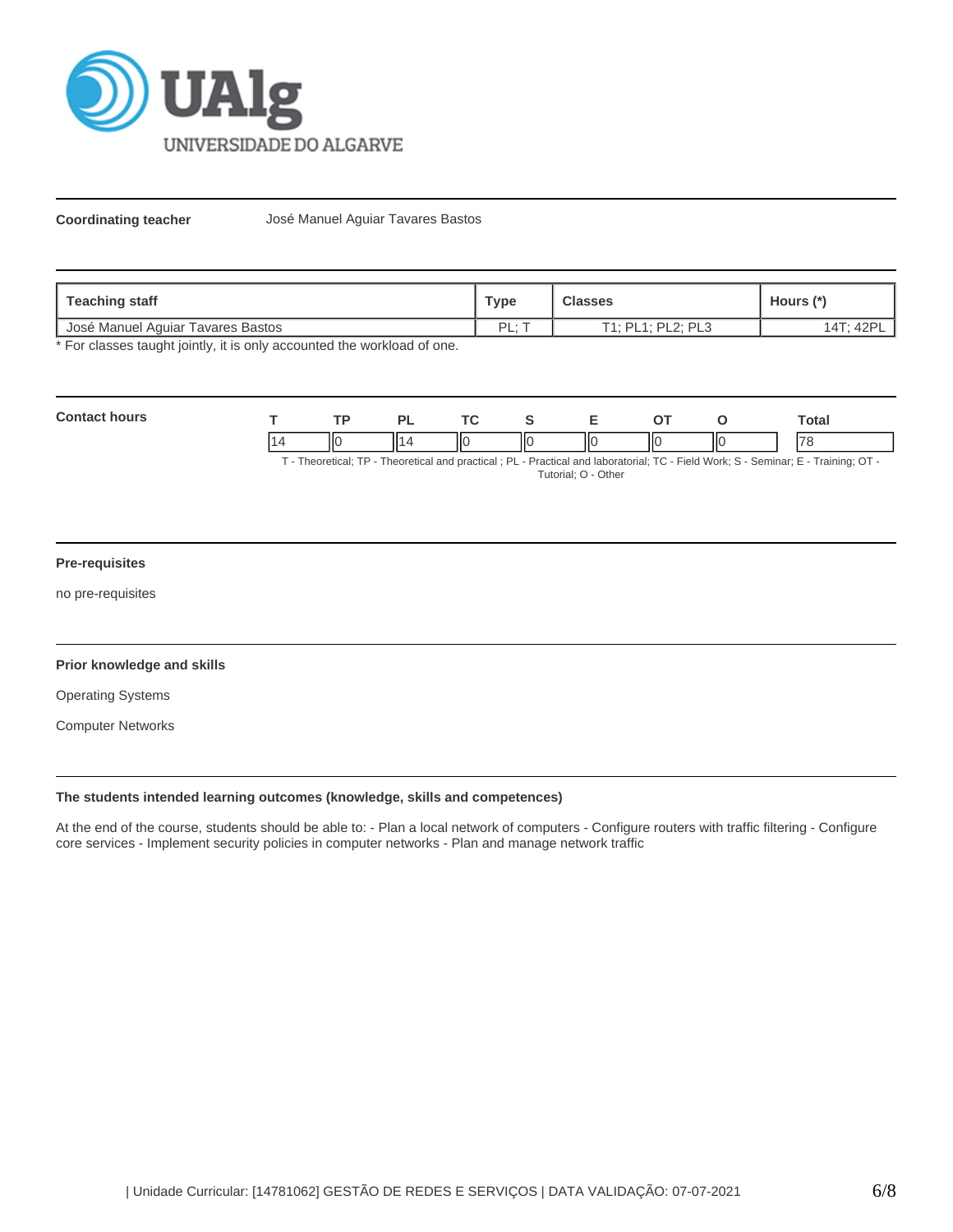

### **Syllabus**

### **Theoretical classes:**

1. Setting up a local area network

- Introduction to a TCP / IP network. TCP / IP protocols. IP addresses and ports.
- Ethernet networks. Protocols ARP, ICMP.
- Hubs and Switches.
- IP routing. Subnets. Routing tables. Routers. Routing protocols.
- Firewalls Traffic filtering rules.

### 2. Configuration of Services

- Domain Name System (DNS). DHCP.
- E-mail: SMTP. Post Office Protocol (POP3).
- Web: HTTP.

3. Network monitoring and security

- Network Security: Intrusion Detection, Backup Policies.
- Encrypted data transmission: Symmetric and asymmetric keys. Secure protocols (ssh, https). Virtual Private Networks (VPNs)
- Monitoring and Network Management (SNMP).

### **Practical classes (Laboratories):**

- Network interface and routing table.
- Routers and firewalls (NAT, RNAT, Port forward)
- DNS Server (BIND).
- Mail server (sendmail).
- WWW server (Apache).
- Simple Network Management Protocol (SNMP) service.
- VPN virtual private network.

### **Teaching methodologies (including evaluation)**

Online material, and practical laboratories to be carried out during the semester.

The evaluation of this course consists of an examination in normal time and an examination in time of appeal.

In order to be admitted to the exam the student must have attended at least 6 out of 10 laboratories carried out during the semester. Each laboratory counts 3% and the exam 70% for the final grade. A minimum grade of 7.0 out of 20 is required at the exam in order to be approved at the course.

Calculation of final grade: NOTA\_FINAL = 70% EXAM + 30% LABs